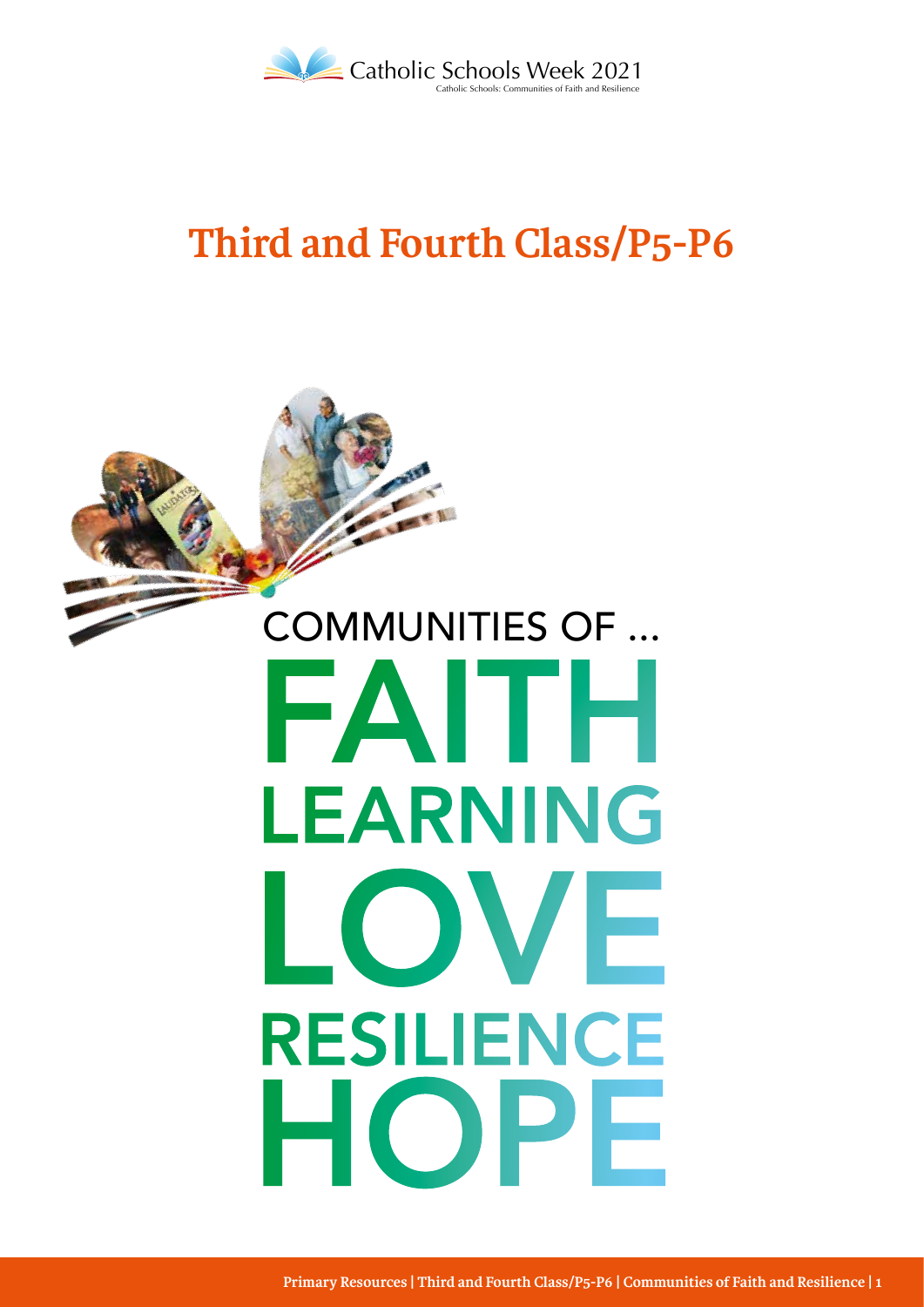

# **Third and Fourth Class: From the Curriculum – Level 3**

| <b>Christian Faith</b>                                                                                                                 | <b>Word of God</b>                                                                                                                                        |
|----------------------------------------------------------------------------------------------------------------------------------------|-----------------------------------------------------------------------------------------------------------------------------------------------------------|
| <b>Mystery of God</b>                                                                                                                  |                                                                                                                                                           |
| God is faithful and compassionate (CCC 205).<br>$\bullet$                                                                              |                                                                                                                                                           |
| God is all-knowing and all-powerful (CCC 268).<br>$\bullet$                                                                            |                                                                                                                                                           |
| God knows and loves me personally (CCC 300).<br>$\bullet$                                                                              |                                                                                                                                                           |
| God calls people and they respond (vocation).<br>$\bullet$                                                                             |                                                                                                                                                           |
| Christians live their faith in God through prayer<br>$\bullet$<br>and action (faith as living/witnessing).                             |                                                                                                                                                           |
| Christians live their faith in God through prayer<br>$\bullet$<br>and action (faith as living/witnessing).                             |                                                                                                                                                           |
| Faith challenges Christians to work for the King-<br>$\bullet$<br>dom/Reign of God (CCC 542).                                          |                                                                                                                                                           |
| <b>Strand Unit: Mystery of the Church/Kingdom</b>                                                                                      |                                                                                                                                                           |
| All members of the Christian family are called to<br>$\bullet$<br>worship God and to serve their communities in<br>imitation of Jesus. |                                                                                                                                                           |
|                                                                                                                                        |                                                                                                                                                           |
| <b>Liturgy and Prayer</b>                                                                                                              | <b>Christian Morality</b>                                                                                                                                 |
| <b>Prayer</b>                                                                                                                          | <b>Human Dignity</b>                                                                                                                                      |
| Jesus promised to be present where people gather<br>$\bullet$<br>in his name (Mt 18:20).                                               | God gives us gifts and talents to use them for his<br>glory, for our own growth, for the wellbeing of<br>others and the care of creation.                 |
| We can pray anywhere and any time (CCC 2660;<br>$\bullet$<br>CSRE 2c).                                                                 | When we use our God-given talents, the likeness<br>$\bullet$                                                                                              |
| <b>Formal Prayer</b>                                                                                                                   | of God grows in us (Gn 2:27).                                                                                                                             |
| Our Father (CCC 2759)                                                                                                                  | <b>Human Freedom and Responsibility</b>                                                                                                                   |
|                                                                                                                                        | Prayer plays an important role in our decision-making.                                                                                                    |
|                                                                                                                                        | When we choose to respond to God's love, we<br>$\bullet$<br>become more like him, e.g. loving, compassionate,<br>merciful.                                |
|                                                                                                                                        | <b>Social Teaching of the Church</b>                                                                                                                      |
|                                                                                                                                        | Jesus saw the gift and worth of each person.<br>$\bullet$<br>Therefore, the Christian is called to show love to<br>everyone without exception (CCC 1825). |
|                                                                                                                                        | God blesses those who care for the poor<br>(Mt 25:31-36; CCC 2443-47).                                                                                    |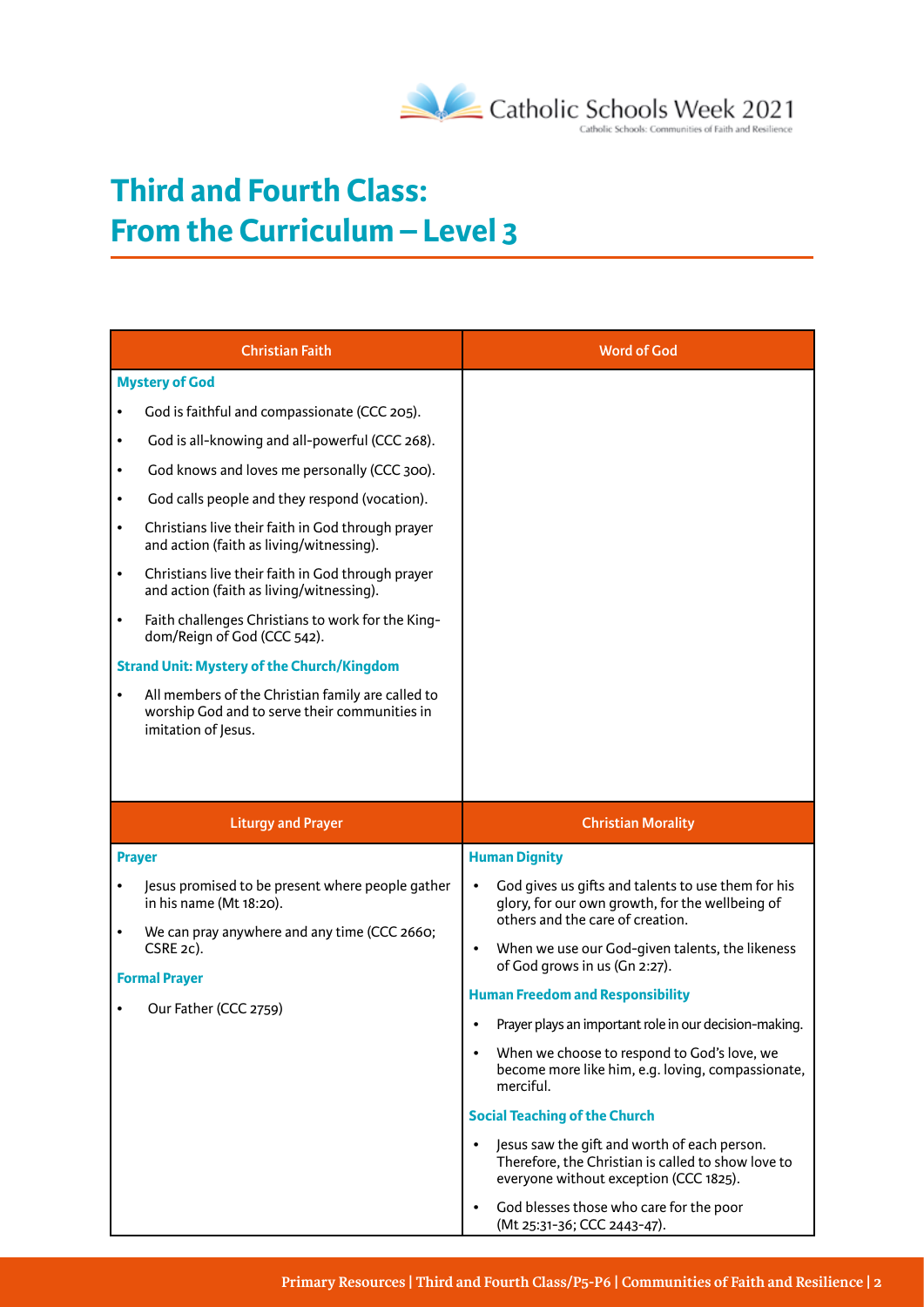

# **Monday – Catholic Schools: Communities of Faith**

#### **25 January 2021**

# 'And I tell you, ask, and it will be given to you; seek, and you will find; knock, and it will be opened to you' (Luke 11:9).

#### **Consider:**

- We live in uncertain and often scary times. This pandemic has changed the way we live our lives. Our faith is more important now than ever. Through prayer, we deepen our faith and strengthen our relationship with God.
- During this pandemic there are times when we may need to pray for someone or ask God's help to be strong and brave when we feel worried and afraid.

#### **Explore:**

- When Jesus gave his disciples the Lord's Prayer as an example of how to pray he showed us that we should pray about many things. He wants us to tell him about what we need, but he also wants us to take time to thank him for all that we have. He wants us to tell him about the things that we have done wrong and to pray for other people.
- What do you think Prayer is?

Prayer is talking to God and listening for God to talk to us. It is opening our hearts – our fears, hopes, joys and sadness – and letting God know how we feel.

• Why do we pray?

We pray because we want to be close to God and God wants us to be close to him. We want to tell God how we are feeling and we need God's help and guidance every day to live the way he wants us to live.

- When can you pray? We can pray at any time, day or night. God is always there and ready to hear the prayers of our hearts.
- Where can you pray?

Since God is always with us we can pray anywhere. Sometimes people like to set aside a quiet place to pray. This could be in a bedroom, out under a tree, in the car, any place that we can pause to talk with God. It doesn't matter whether you are sitting or standing or kneeling.

• We often hold our hands together as a gesture of respect to God. We can sometimes close our eyes because it can help block out other thoughts and allow us to really concentrate on our prayer to God. When we talk to God we want to give him our 'undivided attention!'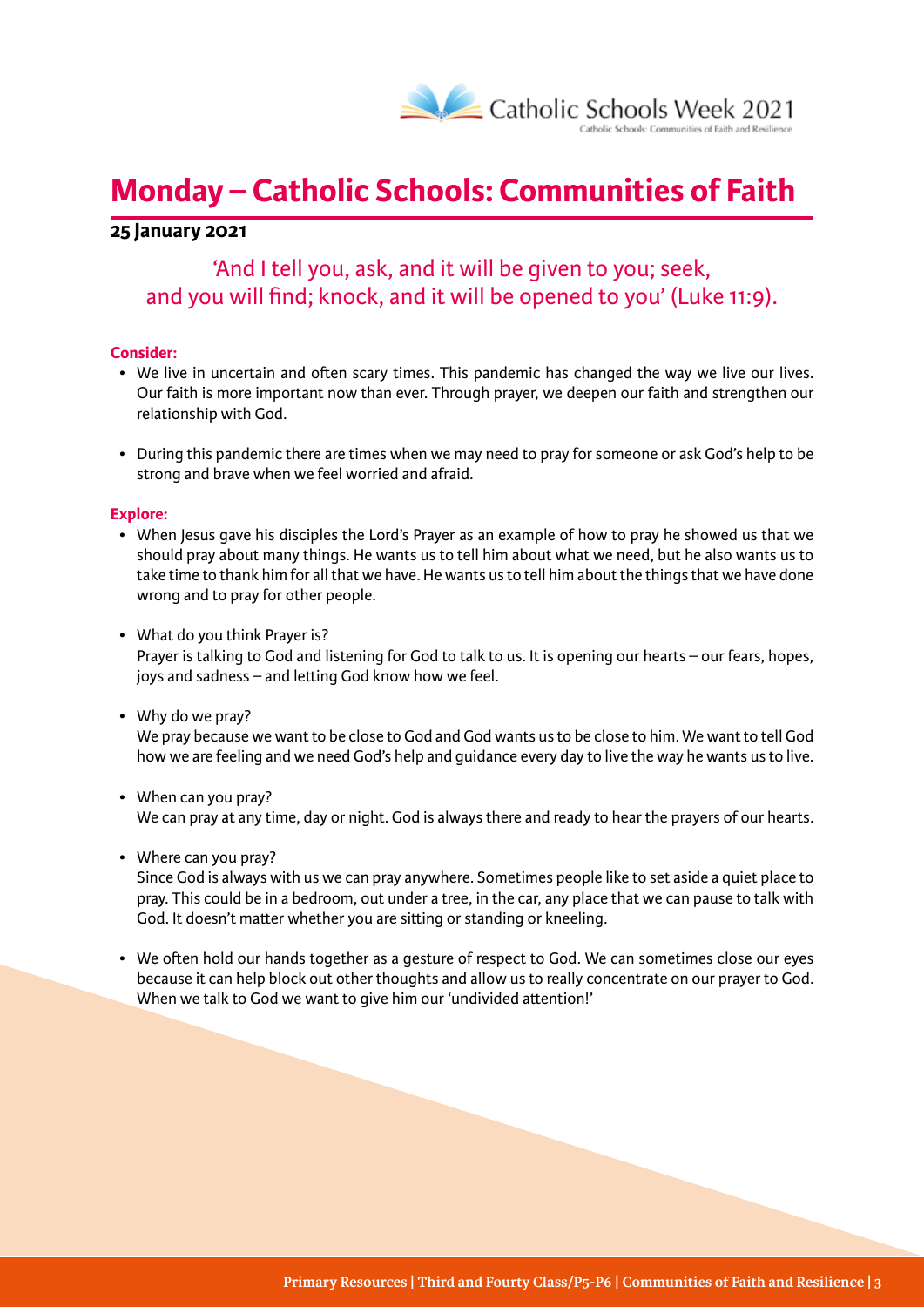

• How long should your prayers be?

There is no set time limit for prayer. God will listen to us for as long as we want to pray. Sometimes our prayers will be longer because we have more to say to God. The length of the prayer doesn't matter.

Let us say the Lord's Prayer together now and really think about the words as we pray.

Our Father, who art in heaven, hallowed be thy name; thy kingdom come, thy will be done on earth as it is in heaven. Give us this day our daily bread, and forgive us our trespasses, as we forgive those who trespass against us; and lead us not into temptation, but deliver us from evil.

#### **Activity:**

## **MAKING A PRAYER CUBE**

A simple way to help us get into the practice of praying the different types of prayers is to make and use a prayer cube. One cube can be made for a group or each individual can make one.

Instructions to make:

- 1. Photocopy the prayer cube template worksheet on card.
- 2. In the centre square write your name clearly.
- 3. In each of the other squares write one of the following: Praise, Sorry, Thanks, For Me, For Others.
- 4. Decorate the various faces of the cube in whatever way you desire.
- 5. Cut out the prayer cube as carefully as possible.
- 6. Fold into a cube and stick or tape the edges together. Before the final side is taped into place fill the cube with crumpled tissue paper to give some strength to the cube.

Instructions to use:

- 1. Take turns tossing the cube and offering a prayer of the type displayed on top.
- 2. Toss the cube until all sides have been displayed if possible.
- 3. If the 'Prayer Cube Belong to' side is displayed the person can choose what type of prayer to offer.
- 4. Place the Prayer Cube in a prominent place to be used at other times for prayer.

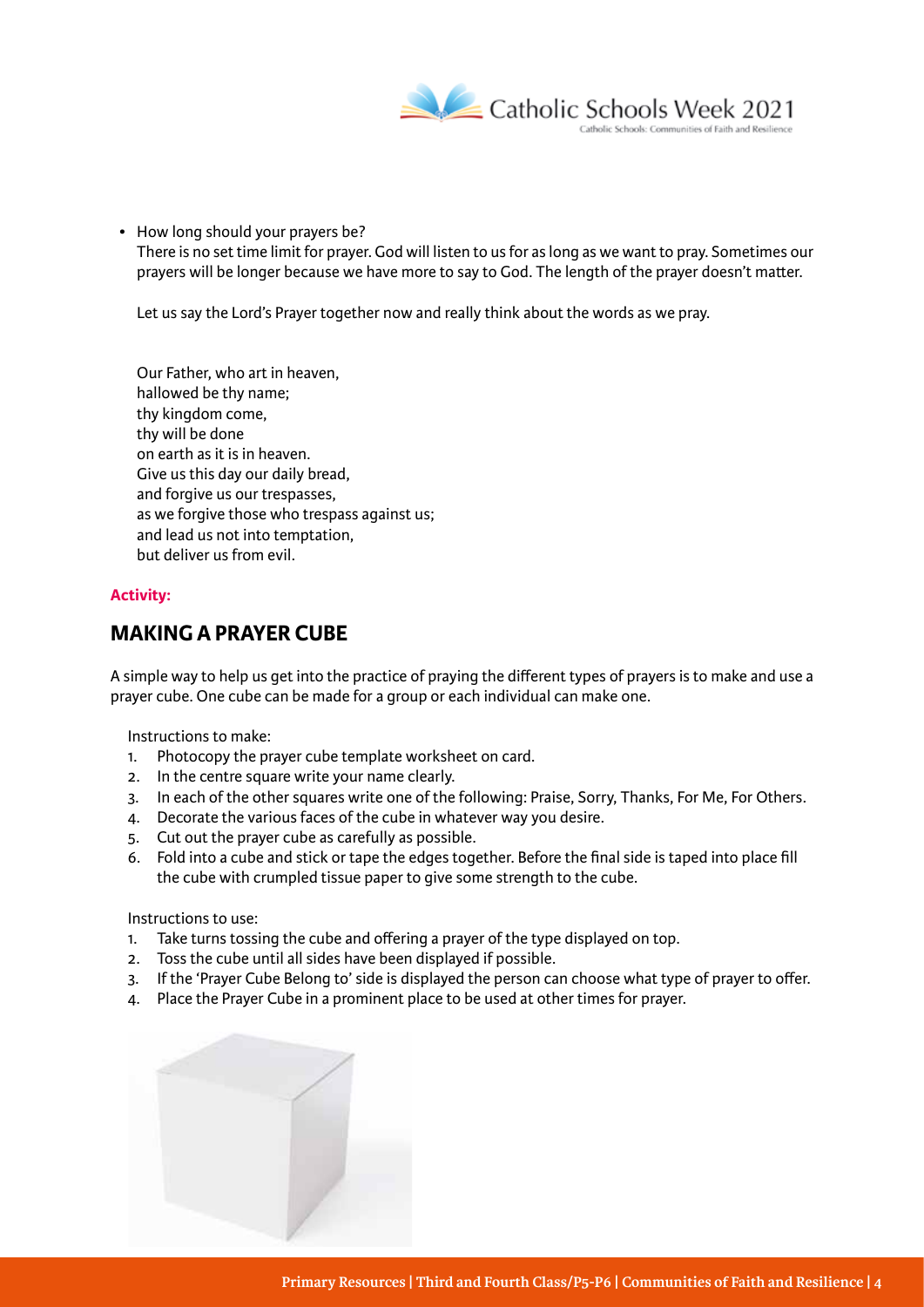

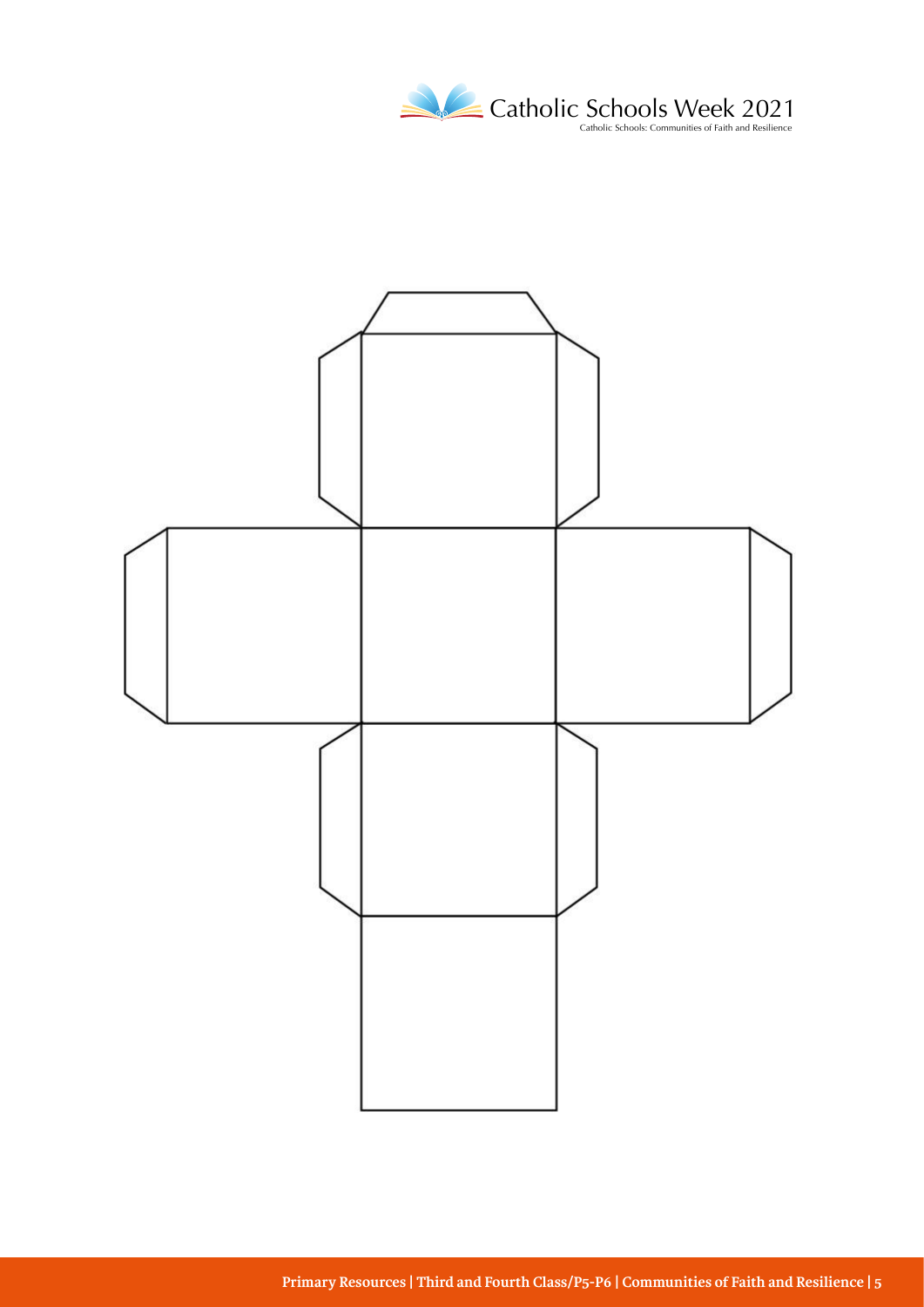

# **Tuesday – Catholic Schools: Communities of Learning**

#### **26 January 2021**

'Make me to know your ways, Lord, teach me your paths' (Psalm 25:4).

#### **Consider:**

- Catholic schools are communities of learning. We learn together every day.
- As Catholic schools we learn from the example of others.
- Through history we witness time and time again people who put their trust in God in difficult situations and set about living their lives in witness to God's love. We can learn from their example and go out into our communities and bear witness to the love of God in our own actions and deeds.

#### **Explore:**

- Explore how God's love inspired others in our communities to live as Jesus asks us to despite the challenges they faced as a result of the pandemic?
- Encourage the class to discuss and share any stories that they recall of times where communities and individuals responded to the difficulties presented by the lockdown to celebrate and/or support each other.
- People are often called to respond to God's call and through his love are inspired to go out into the community and help others. Mother Teresa of Calcutta is an example of someone who responded to God's call to help those who were most in need and suffering. Her faith and hope in God moved her to go out into her community and devote her life to helping the poor and needy. Through her story we learn about how God's love gives us strength to show his love to others in their time of need.

#### **Activity 1:**

Read the following story to the class:

**Mother Teresa, also known as Saint Teresa of Calcutta, was born on 26 August 1910.**

**At the age of eighteen, she joined the Sisters of Loreto in Ireland. She wanted to learn English so she could become a missionary with the Sisters of Loreto in India.**

**Sister Teresa was transferred to the convent school of the Sisters of Loreto in Calcutta, and she taught there for almost twenty years. During her years teaching, she became very upset by the number of people who lived in poverty in the slums around Calcutta. A slum is an overcrowded, dirty, dangerous area where poor people live.**

**In 1948, Teresa decided to start wearing a cotton sari (traditional Indian dress) with a blue border. With only basic medical training, Teresa went out into the slums. She founded a school and started caring for the poor and the hungry. Women began joining her in her work in 1949. She decided to start a new community that would dedicate their lives to caring for people who no one else wanted to care for.**

**The road to starting a new community was filled with difficulties but that did not stop Teresa. In 1950, Teresa became Mother Teresa and founded the Missionaries of Charity who would care for the poor and those who had no one to care for them.**

**When she died, the Missionaries of Charity had grown to more than 4,000 sisters and 300 brothers working at 610 missions in more than 123 countries.**

**Mother Teresa gave so much to so many people. Mother Teresa died on 5 September 1997 at the age of 87. Saint Teresa's feast day is 5 September.** 

**Mother Teresa was called to help others. She was called to live like Jesus and in the face of suffering she spread love. We are called to live like Jesus and show love to others. During this pandemic people all over the country and indeed the world, showed love for each other by staying at home and following health guidelines.**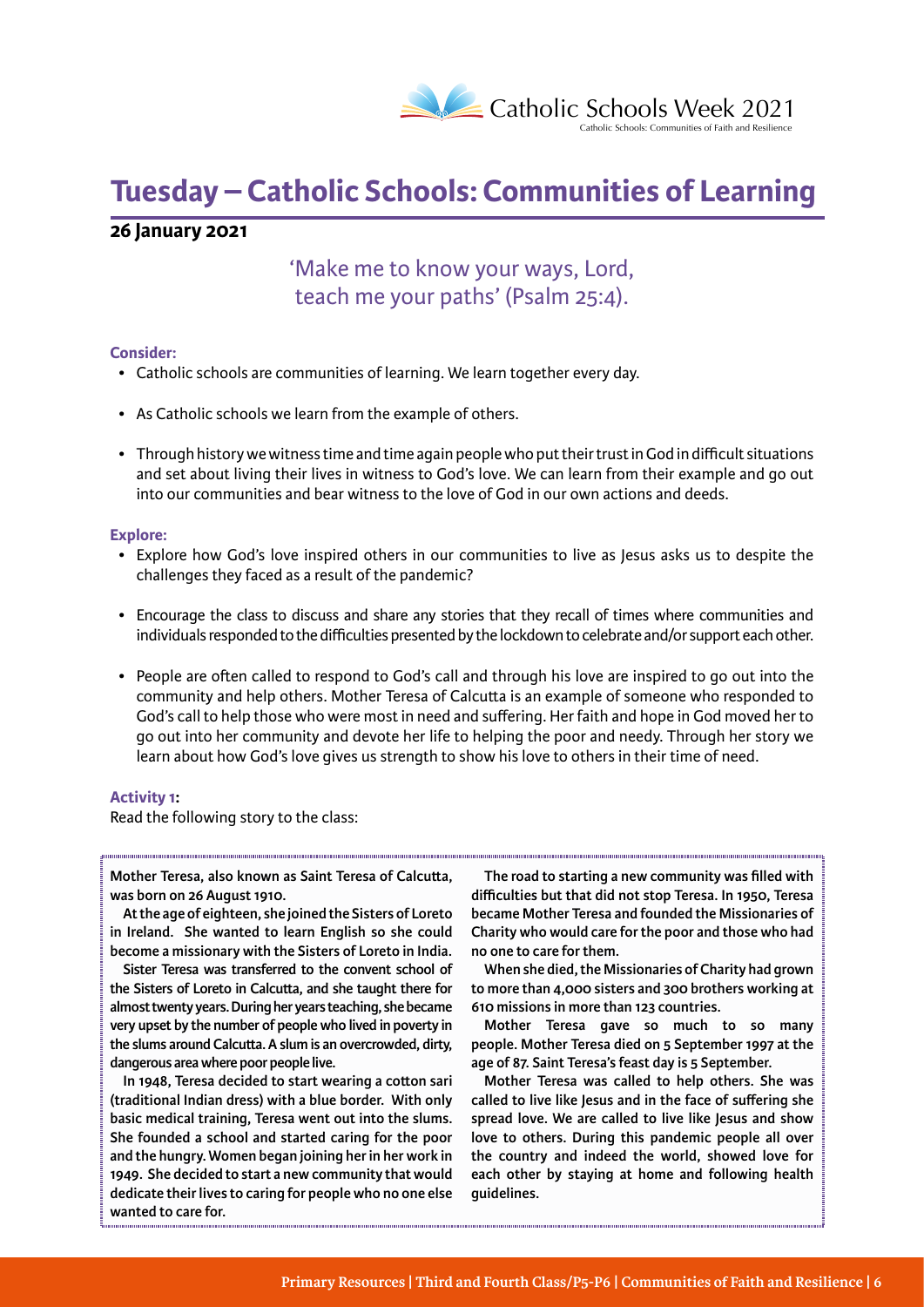

#### **Activity 2:**

## **HELPING HANDS**

- Mother Teresa gave a helping hand to the poor and the needy that she met in her life. We can learn from her example.
- Discuss ways in every-day life that we can give a helping hand. Distribute a copy of the hand template provided to each child in the class. Encourage them to draw or write on the hand examples of how they can give a helping hand to others at this time.
- When I serve others, I serve God.

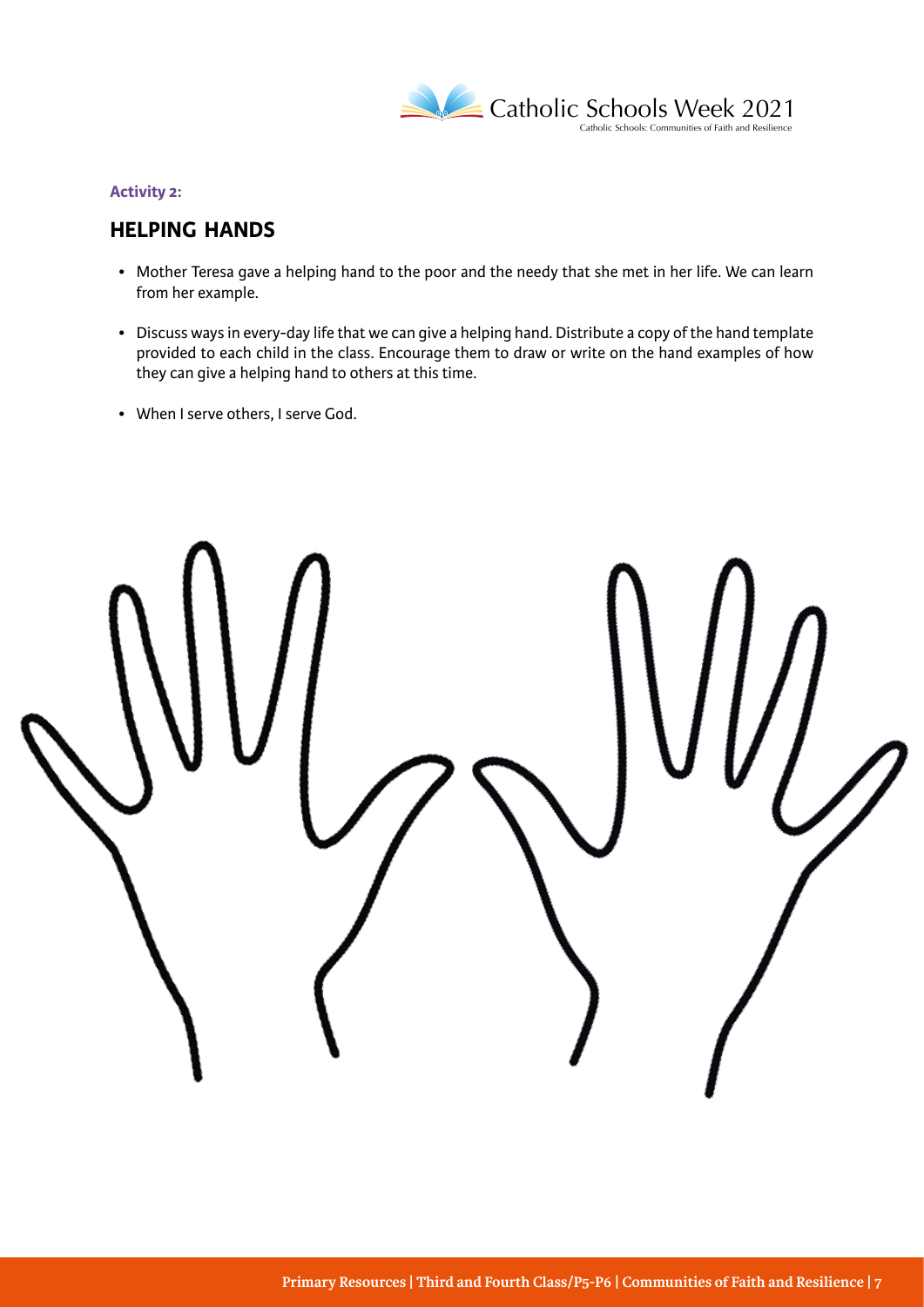

# **Wednesday – Catholic Schools: Communities of Love**

#### **27 January 2021**

## Grandparents Day - Love is intergenerational

## 'And now these three remain: faith, hope and love. But the greatest of these is love' (Corinthians 13:13).

#### **Consider:**

- During Catholic Schools Week each year schools celebrate the important role played by grandparents in passing on the faith. This intergenerational love is to be celebrated and cherished especially this year where so many children were separated from their grandparents who may have been cocooning.
- As this pandemic continues to affect our lives it is possible that grandparents may not be able to visit our schools as normal. It is however, more important than ever to continue to show our grandparents our gratitude and celebrate all that they do for us.

#### **Explore:**

- Our grandparents love us unconditionally just as God loves us unconditionally. They show this love in many ways. One of the most important ways is by showing us how they know God and how important God is in their lives.
- Encourage the children in your class to write a letter to their grandparents to remind them of how much they are loved . (This could also be done for a grandparent who has passed away.) If the school is unable to host the annual Grandparents day celebration in school then 3rd to 6th class may wish to work on individual mini projects about their grandparents.
- The following questions could be used to interview grandparents and the answers recorded in written form. Each child could compile their answers and decorate their work to create a display for the classroom or common areas in the school.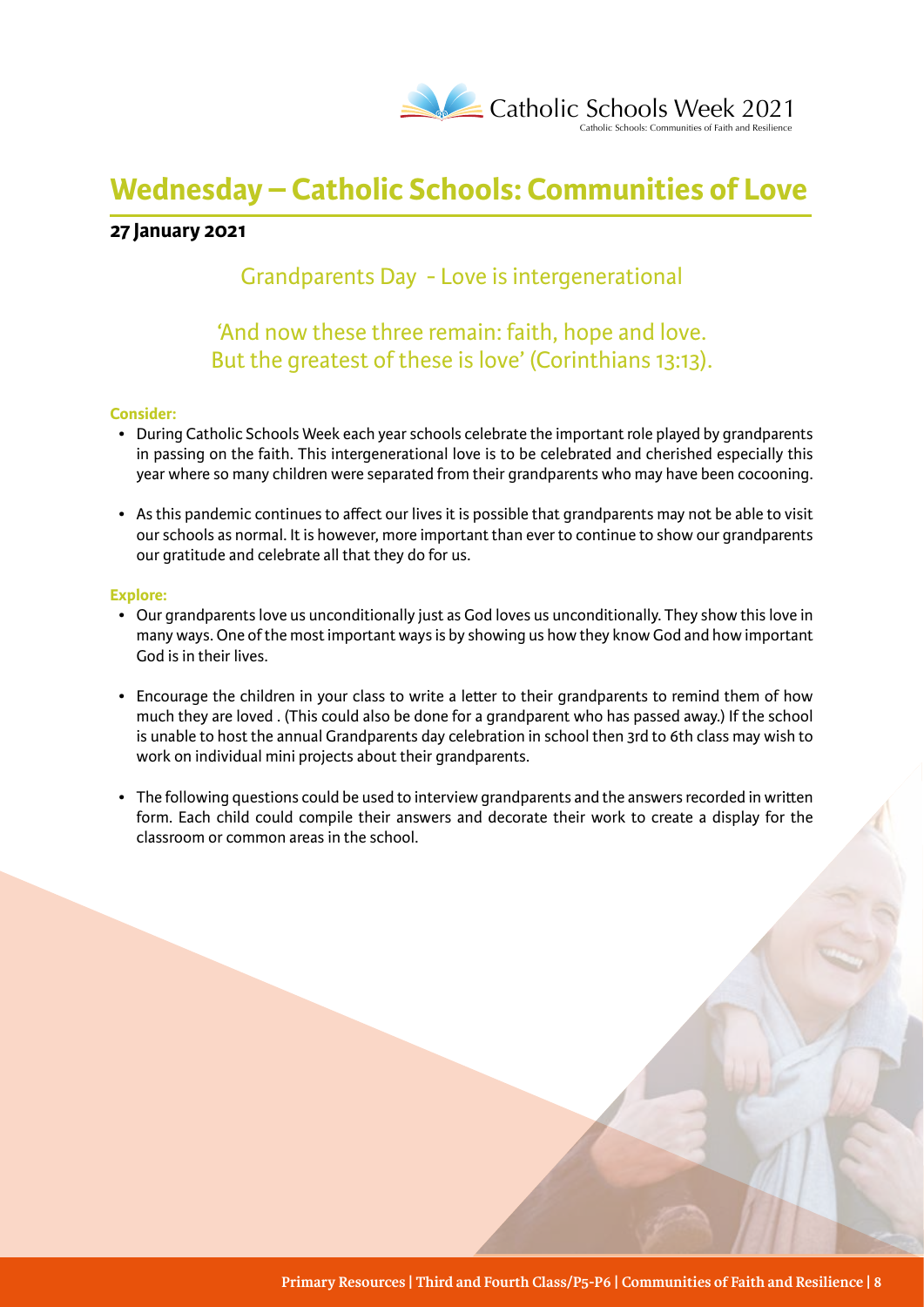

# Questions:

- 1. Did you come from a big family? How many brothers and sisters did you have?
- 2. Where did you go to school? What was your favourite subject?
- 3. What games did you play at school? Who did you play with? Did you like to read books?
- 4. What was your favourite book?
- 5. What was your favourite time of year?
- 6. What kinds of occasions did you celebrate? Where did you celebrate them?
- 7. Did you have a best friend?
- 8. What kinds of things did you do together?
- 9. Did you have a pet?
- 10. What was your favourite food?
- 11. What do you remember about your First Communion or your Confirmation Day?
- 12. What were your favourite payers growing up?
- 13. What do you remember about the time when I was born?
- 14. Recall one special memory you have of a time you spent with your grandparent.
- 15. Write a short prayer of thanks to God for giving you such special grandparents.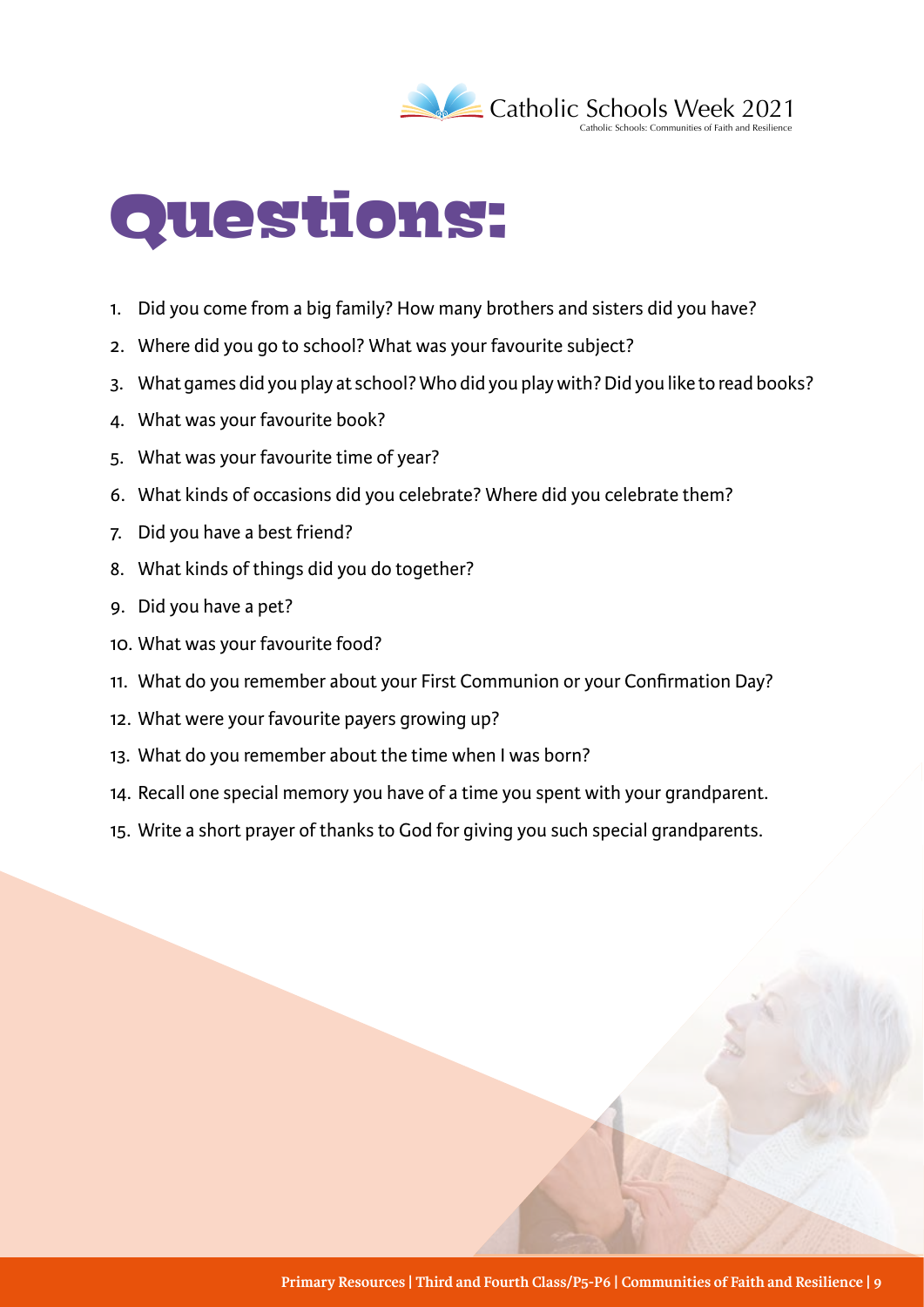

# **Thursday – Catholic Schools: Communities of Resilience**

#### **27 January 2021**

# 'The Lord is close to the broken hearted' (Psalm 34:18).

#### **Consider:**

- The complexities of the current crisis can cause fear and feelings that children may find hard to articulate. Children have undoubtedly heard that the elderly and those with underlying conditions are vulnerable to the virus. They may be worried about their own health and the health of family members. They may already have lost someone to the virus.
- Through a focus on God's love we can help children develop the coping skills necessary to understand, manage and respond to loss.

#### **Explore:**

- When we lose someone we often refer to being broken-hearted to describe our grief and pain of loss. Over the last few months we have experienced grief as a result of the losses we have endured.
- Explore with the class some of the losses they may have experienced such as not being able to celebrate their First Holy Communion as planned, not going on holiday, not being able to spend time with family and friends, etc.
- The Bible reassures us that God is close to us when we are sad and grieving. God loves us and wants to help us.

#### **Activity:**

## **HEALING HEARTS**

Using the heart template provided draw or write about a loss you have experienced because of the corona virus. When you are finished fold the heart over. On the outside write the following prayer:

> We pray for all those who are broken hearted because of a loss they have suffered.

- Please God heal the broken hearted and fill them with your love.
- Help the to face the future with your great love in their hearts to keep them safe and strong.

Amen.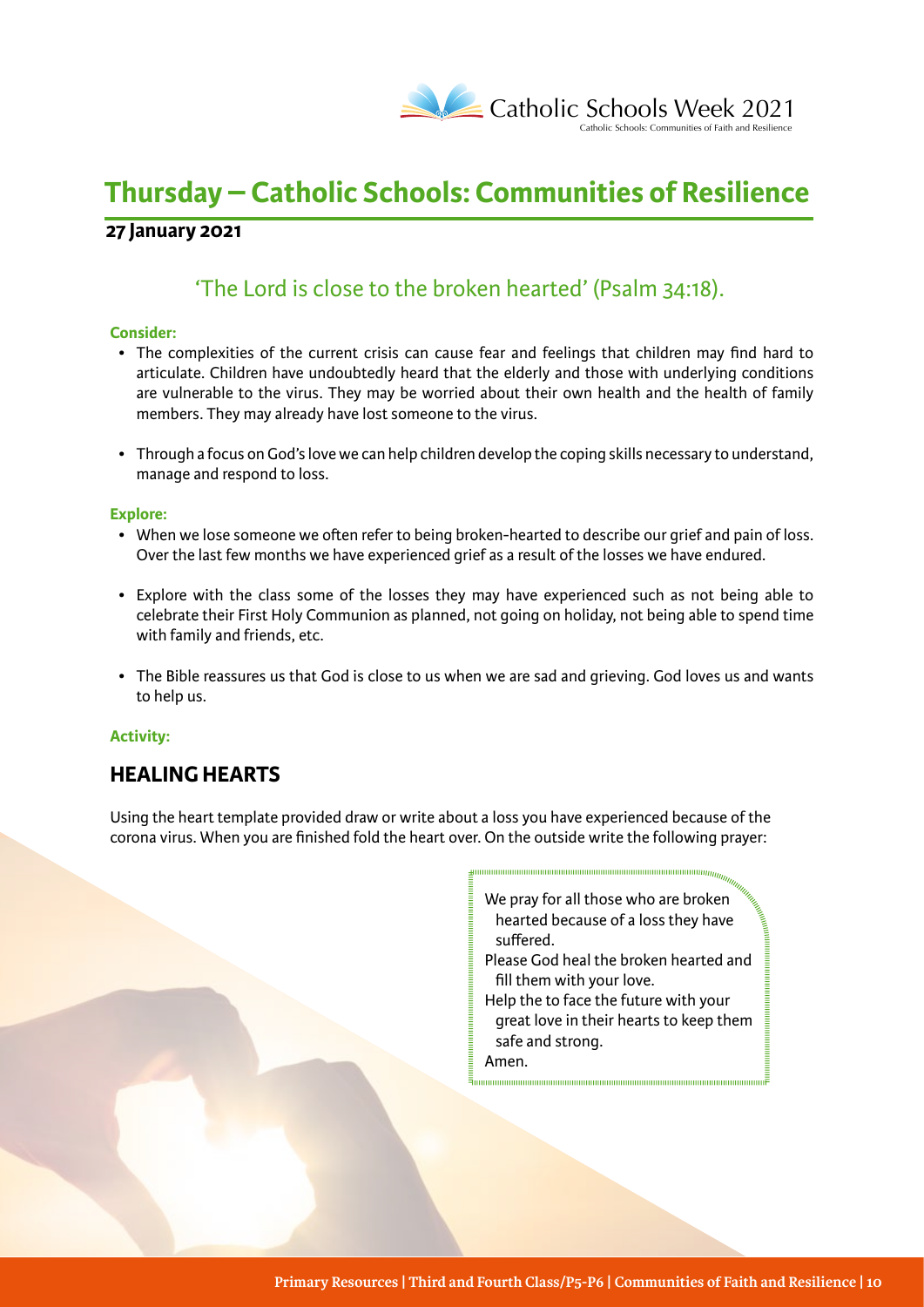

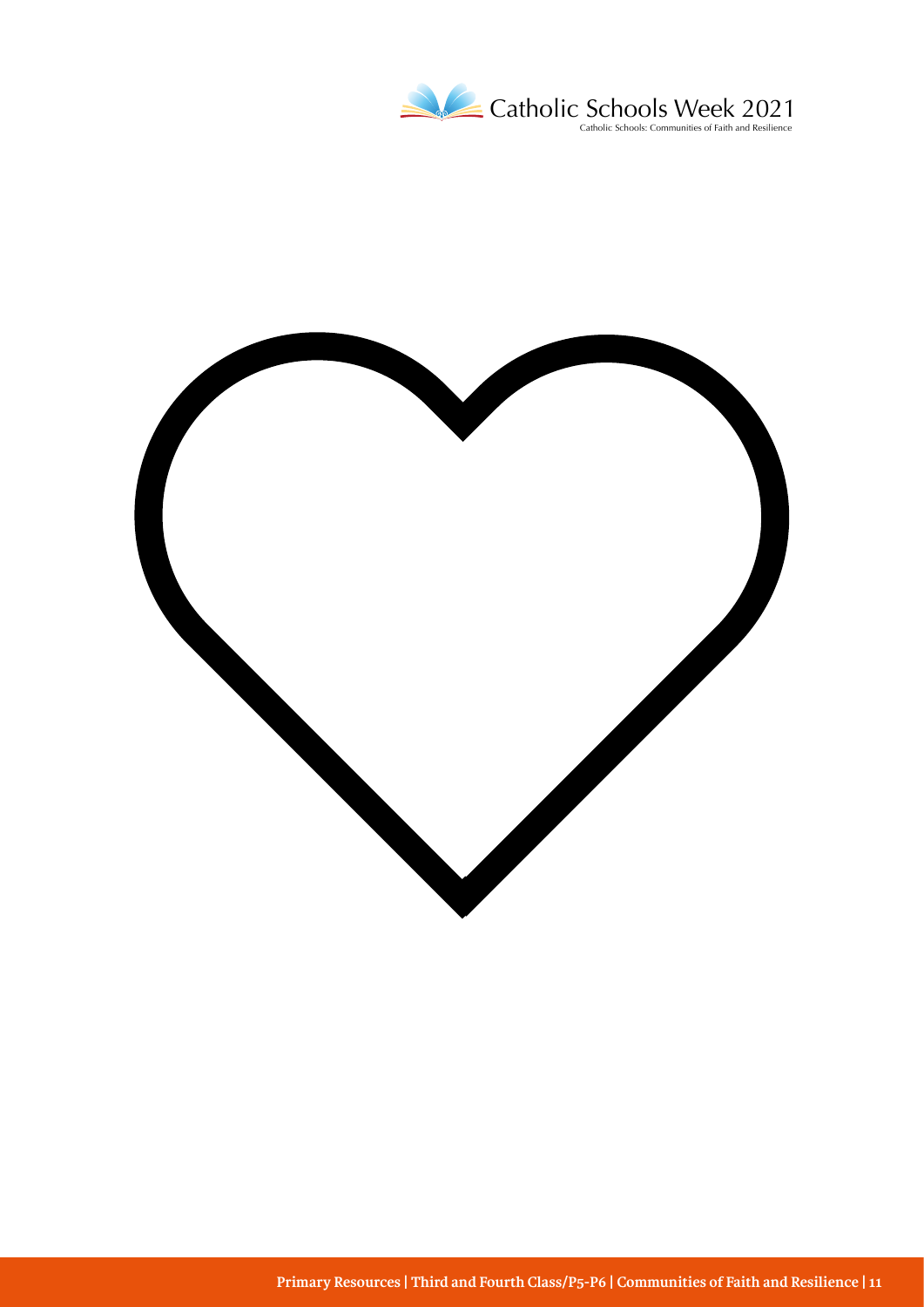

# **Friday – Catholic Schools: Communities of Hope**

#### **28 January 2021**

# 'May the God of hope fill you with all joy and peace as you trust in him, so that you may overflow with hope by the power of the Holy Spirit' (Romans 15:13).

#### **Consider:**

• Hope keeps us looking forward to the good, beautiful, and happy things God wants to give us in this life, and even more in the life to come. Hope lifts our hearts with joyful expectation for what the future holds. Hope with faith, looks forward to even greater rewards to come.

#### **Explore:**

- Hope is an action, more than a feeling. We see what God is asking of us and we respond to that call. During this pandemic we saw many examples where people were moved into action. We saw communities come together to support one and other and celebrate together.
- Discuss with the class: What are some of the kinds of things that you hope for? What does the word hope mean to you? e.g. To look forward to something. To be positive about what might happen.
- By expressing our gratitude to God for all that he has done for us, we place our hope in his love for us. This week we have learned that during times of trouble and stress, God is there for us to guide us and give us courage and strength to face whatever life throws at us.
- We are not expected to be grateful when life is tough but we are encouraged to remember the things we can be thankful for during those difficult times in our lives. This gives us hope.
- True thankfulness comes from knowing Jesus as our Saviour and experiencing God's eternal love no matter what we face we can choose thankfulness because we have victory in Jesus Christ.

#### **Activity 1:**

Hold up a sheet of paper with a black/grey dot/smudge in the centre.

Ask the children what they see. (They will undoubtedly mention the smudge/dot first)

This paper is almost all white but you noticed the dark spot in the middle first. From time to time we are tempted to take for granted the things in our lives that we should be thankful for just like all the white on the page and instead we focus on the one dark bits like the things in life that are not going so well.

Perhaps there are things in your life that have are difficult things that make it hard to feel grateful. For a moment try and focus on something in your life that you are thankful for.

Even during this difficult time, while the virus is still in our country and affecting our lives we can find so much to be thankful for. Encourage the children to share some of their ideas.